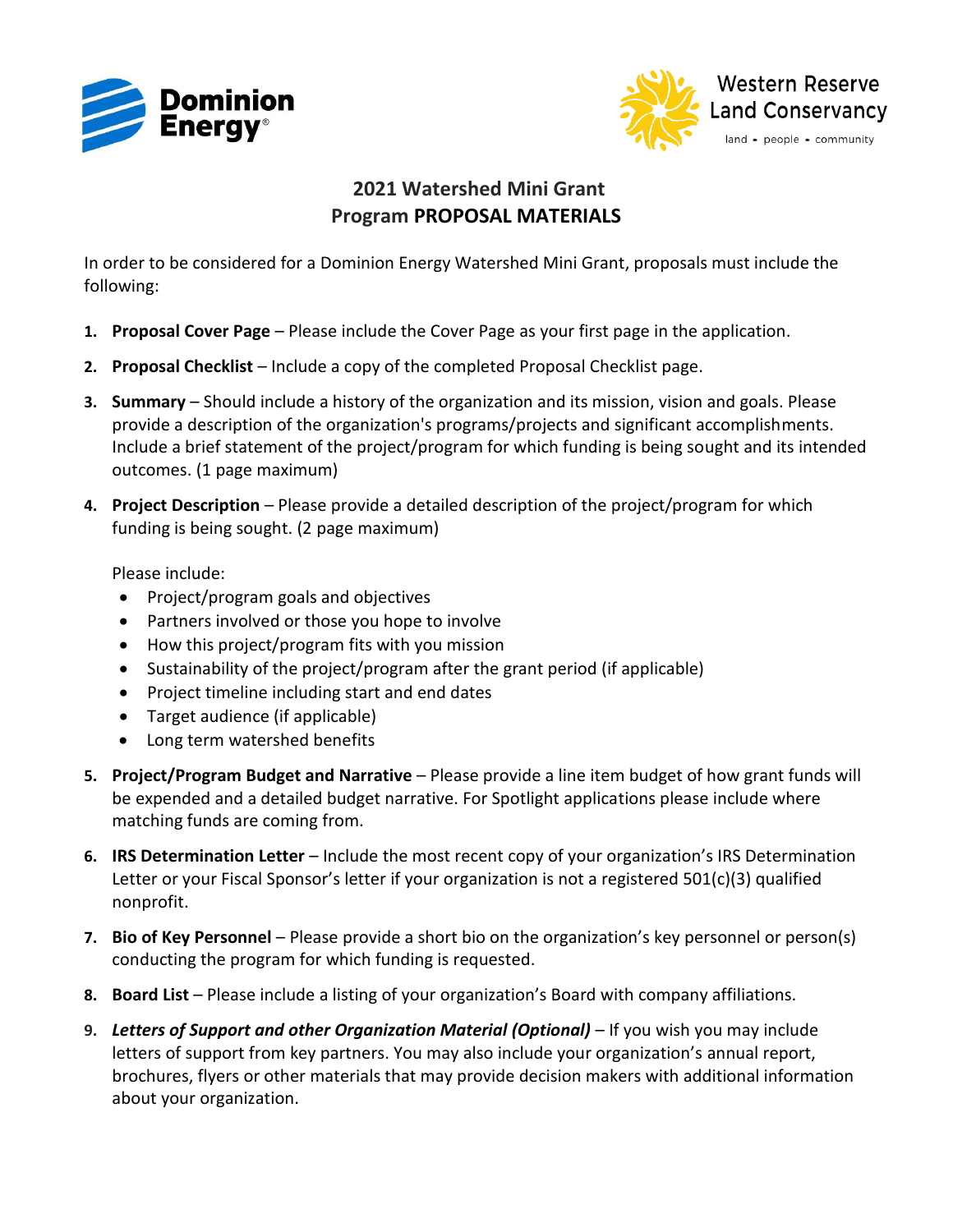



## **2021 Watershed Mini Grant Program PROPOSAL COVER PAGE**

| <b>Applicant Information</b>                                                            |                           |        |                        |           |  |
|-----------------------------------------------------------------------------------------|---------------------------|--------|------------------------|-----------|--|
| Date:                                                                                   | <b>Organization Name:</b> |        |                        |           |  |
| Contact Person (name, title):                                                           |                           |        |                        |           |  |
| Phone:                                                                                  |                           | Email: |                        |           |  |
| <b>Contact Address::</b>                                                                |                           |        |                        |           |  |
| City:                                                                                   |                           |        | State:                 | ZIP Code: |  |
| County:                                                                                 |                           |        | Watershed:             |           |  |
| Is your organization Tax Exempt:<br>Yes or No*                                          |                           |        | Federal Tax ID Number: |           |  |
| *If No, do you have a Fiscal Sponsor? Name and Federal Tax ID Number of Fiscal Sponsor: |                           |        |                        |           |  |
|                                                                                         |                           |        |                        |           |  |
| Proposal Category (may apply for one (1) category)<br>Project Title:                    |                           |        |                        |           |  |
| Marketing, Promotions and Outreach (\$1,500 maximum)                                    |                           |        |                        | \$        |  |
| Healthy Watershed Project (\$2,500 maximum)                                             |                           |        |                        | \$        |  |
| One sentence describing your project:                                                   |                           |        |                        |           |  |
|                                                                                         |                           |        |                        |           |  |
| Watershed impacted by grant funding:                                                    |                           |        |                        |           |  |
| Spotlight Project (only one (1) will be awarded)                                        |                           |        |                        |           |  |
| Project Title:                                                                          |                           |        |                        |           |  |
| Amount Requested (\$5,000 maximum)                                                      |                           |        |                        | $\zeta$   |  |
| One sentence describing the project and its impact on water quality:                    |                           |        |                        |           |  |
|                                                                                         |                           |        |                        |           |  |
|                                                                                         |                           |        |                        |           |  |
| Watershed impacted by grant funding:                                                    |                           |        |                        |           |  |
| Land Conservancy staff member you discussed your project with, if applicable:           |                           |        |                        |           |  |
| Signature of authorized<br>organization representative:                                 |                           |        |                        |           |  |